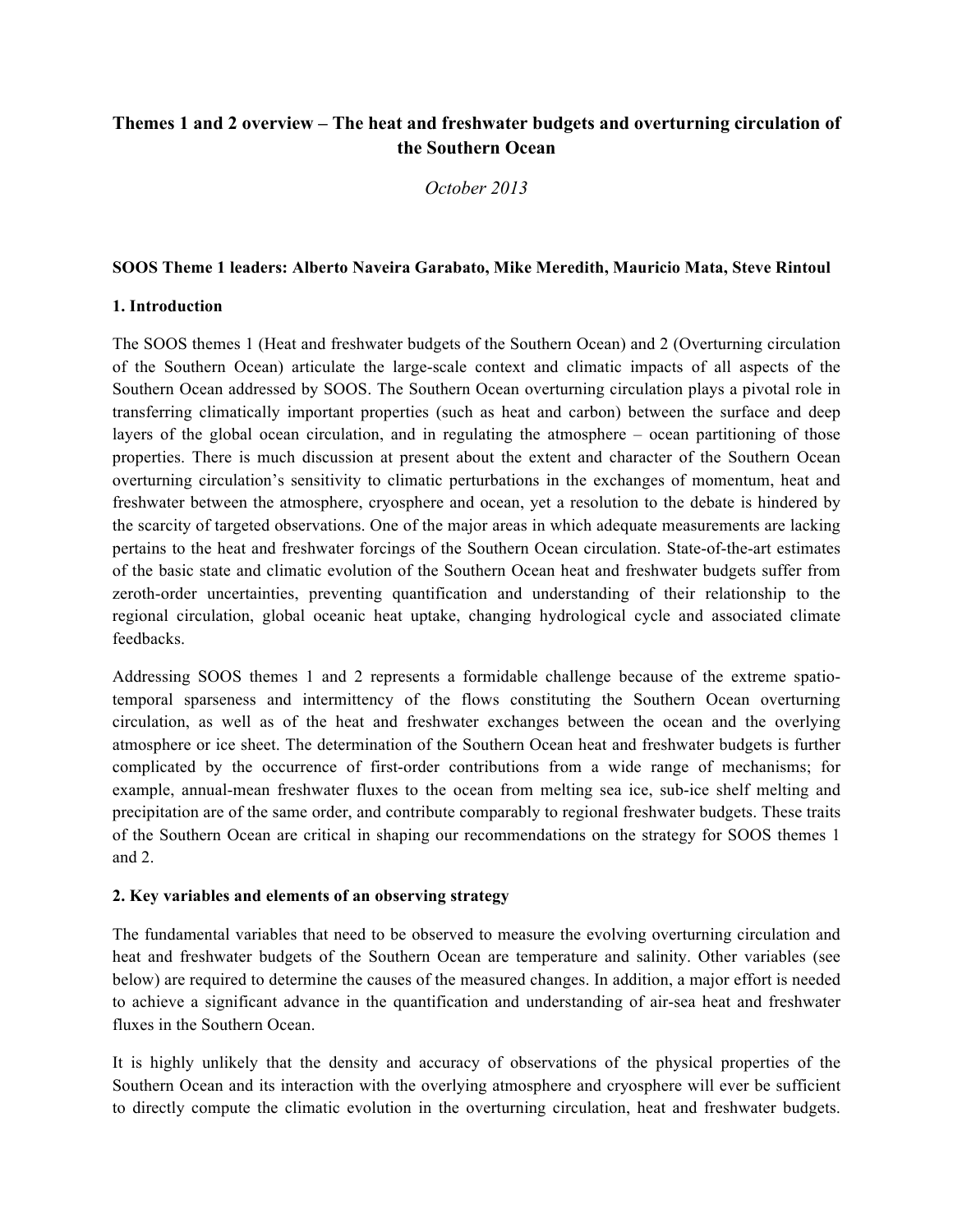Thus, we recommend that a reliable monitoring system must combine a carefully designed, realistic array of sustained (minimum time scale to determine changes of climatic relevance  $\sim 1$  decade) observations with data-assimilative model technology. The remainder of this document will identify the essential elements that the observational array must contain, focusing on those that need to be added to the current state of SOOS.

The framework around which to articulate an observing system that allows closure of the evolving heat and freshwater budgets of the Southern Ocean is defined by the set of repeated (every 1-10 years) WOCE hydrographic sections across the major ACC chokepoints, along 30 S, and along the northern boundary of the subpolar Southern Ocean (nominally 60 S), and by the Argo float / instrumented sea mammal array. It is necessary to sustain these observations with at least the current spatio-temporal resolution, but with the following enhancements:

- extension of meridional sections across the Antarctic continental shelves;
- inclusion of additional short, cross-shelf sections in the vicinity of Antarctic bases (modeled on the SASSI plan - http://sassi.tamu.edu), encouraging ownership of specific sections by individual countries (including new Antarctic nations);
- inclusion of  $^{18}$ O and, where possible, noble gas measurements to quantify glacial water content, particularly in subpolar sections;
- extension of Argo to the seafloor to permit measurement of changes in deep-ocean heat and freshwater budgets;
- addition of oxygen sensors to Argo floats to facilitate the assessment of causes of changes in overturning and heat and freshwater budgets (e.g., changes in ocean ventilation).

While the preceding enhancements to the present state of SOOS are achievable with existing technology, substantial technological innovation is called for to resolve the contributions of the seasonally ice-covered subpolar regions to the Southern Ocean heat and freshwater budgets, which are likely key in at least the freshwater budget. These technological developments were recently identified in a SOOS-sponsored 'Seeing below the ice' workshop held in CSIRO-Hobart, and include:

- development of techniques to extract altimetric observations in ice-covered regions, as has been done in the Arctic;
- development of techniques for satellite measurements of sea ice thickness, validated by underwater vehicle-based observations;
- continuation of satellite measurements of sea ice drift, with a view to estimating sea ice transports when used in conjunction with sea ice thickness observations;
- establishment of an array of targeted low-cost moorings, ice-tethered profilers and under-ice glider transects to measure the properties of shelf and slope waters, focusing on intermediate or deep overflow sites (e.g., the areas off the Larsen and Filchner ice shelves, the Ross Sea and the West Antarctic Peninsula) – note that monitoring temperature, salinity and velocity is the priority, whereas transport is not feasible; this may require the development of telemetry or data capsule technologies;
- continuation of existing time series of coastal ocean / ice properties (e.g., RaTS) and establishment of new ones in the proximity of Antarctic bases.